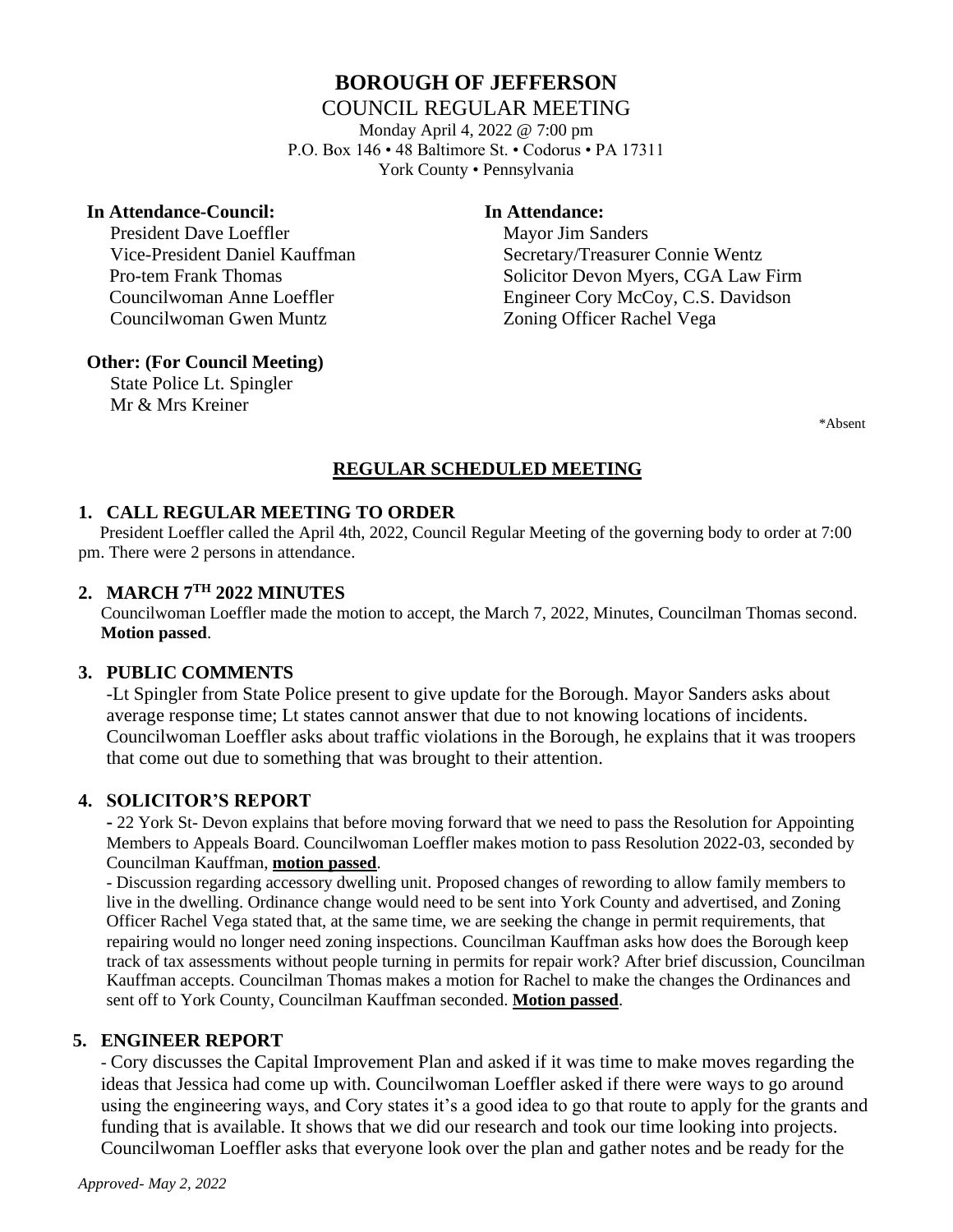discussion for the next meeting. Cory will be ready to move forward with this at the May meeting. Cory also discusses the plans of the streets, last year we did crack and micro surfacing. Cory's suggestion is that there isn't much that looks like that needs to be done. Says can look around with Dave and evaluate and see what needs improving. President Loeffler will contact PennDot about signs for the Borough.

- **Solicitor & Engineer left the meeting at 8:24 pm**

### **6. PLANNING COMMISSION**

**-** Minutes from March 16th Planning Commission included

#### **7. TREASURER'S REPORT**

a) Cash Flow Report, Budget vs. Actual Report, Income & Expense Report – Councilwoman Loeffler made the motion to accept the Cash Flow Report, Councilwoman Muntz seconded. **Motion Passed**. \*Incomplete Budget list

#### **8. JEFFERSON CODORUS JOINT SEWER AUTHORITY REPORT**

a) Next Meeting – April  $6<sup>th</sup>$ , 2022

#### **9. ZONING/PERMIT REPORT**

a) Permit & Ordinance Violations – Monthly report included & discussed -Rates and fees discussed by Councilman Kauffman, after learning of possible deficit or negative in revenue vs hourly charges. Discussion on possibility of raising fees.

# **10. MAYOR'S REPORT –** No report given

# **11. COMMITTEE REPORTS / COMMITTEE ASSIGNMENTS**

- a) Building, Property and Supply Chairperson D. Loeffler Maintenance – Councilman Kauffman to work with Mike for a mowing equipment
- b) Finance Councilwoman Loeffler Gives Report
	- YATB- May need Dan to attend meeting in her place at 6:30pm. YACB- Handed out materials from presentation. PSAB – Upcoming conference in Hershey in May- Anne & Dave will be attending.
- c) Lights, Water & Gas Chairwoman Muntz Gave a light pole number to Connie
- d) Public Safety and Welfare Chairperson F. Thomas
- e) JVFC Chairperson F. Thomas Fire Dept Report Carnival will not have car or entertainment
- f) Solid Waste and Sewer Chairperson D. Kauffman
- g) Streets & Sidewalks Chairperson D. Loeffler President Loeffler will contact Spring Grove for street sweeping.

#### **12. OLD BUSINESS**

- Riley Welding of Hanover was contacted for repair to Cannon Estimates. \$7235 per wheel. A few companies were contacted and most made wooden wheels- which we do not want. Asking if anyone has suggestions or ideas, please bring to Council and share. Councilman Kauffman to explore more options.

#### **13. NEW BUSINESS**

**-** EMC CR Lloyd hosting meeting Saturday morning at 8:30 am at Jefferson Firehall. Dave and Anne most likely will attend, Jim may go.

- Mayor Sanders brought up about the possibility of offering Mike full-time with benefits as work, as more work could be offered to him. Would also like to offer Secretary Connie more part-time hours with possibility benefits. President Loeffler states that Mike says he likes what he has now. Mayor Sanders states he would like to see benefits for the employees.

#### **14. CORRESPONDENCE**

- Councilwoman Loeffler signed up for Zoom meeting PA Rec and Park Society- Accessible and Safe Playgrounds April 12<sup>th</sup>.